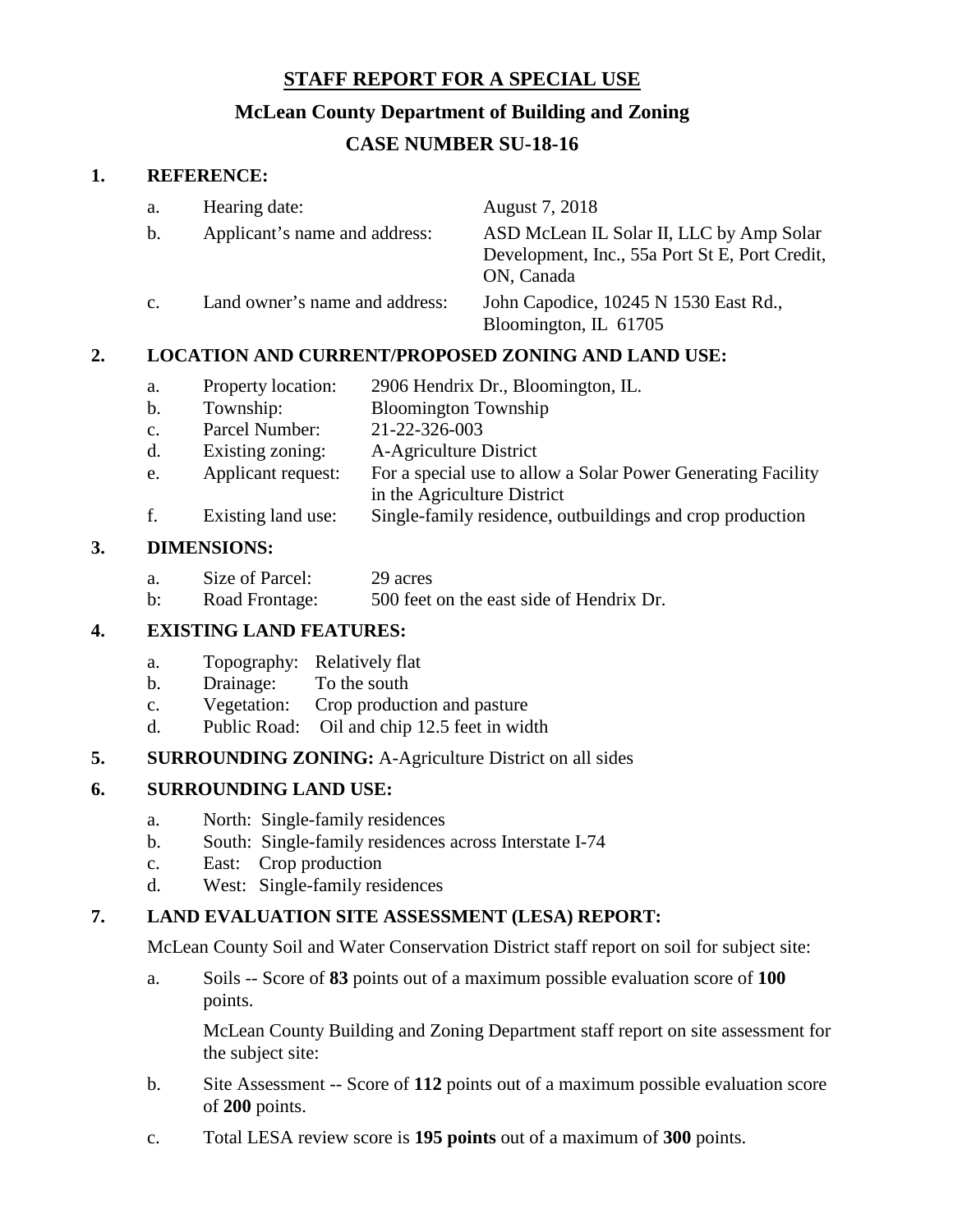#### **EVALUATION RESULT:**

The LESA Report indicates that a total score of **219 points and below** means that the property is of **low** value for agricultural land protection.

- **8. STAFF ANALYSIS:** The analysis of the seven standards listed in Article VIII Section 350-56 of the McLean County Code (Standards for Special Use Permits) as they apply to this zoning request is as follows:
	- a. **The proposed special use will not be detrimental to or endanger the health, safety, morals, comfort, or welfare of the public**. This standard is met. The applicant proposes to establish a 2-megawatt solar power generating facility on this property, which will meet all of the County setback requirements and use standards for a solar power generating facility.

The application indicates that this facility will contain rows of Photovoltaic (PV) cell panels mounted on posts set in the ground. These rows of panels are referred to as "solar arrays". Amp Solar Development will mount the solar arrays on a tracking system, which allows them to follow the sun throughout the day. The solar arrays will be designed with an anti-reflective coating. The applicant indicates the solar arrays will be a maximum 15 feet in height.

The applicant submitted an EcoCAT communication from the Illinois Department of Natural Resources which indicates that there is no record of State-listed threatened or endangered species, Illinois Natural Area Inventory sites, dedicated Illinois Nature Preserves or registered Land and Water Reserves in the vicinity of the project location, and that the consultation is terminated.

A decommissioning plan that includes an Agricultural Impact Mitigation Agreement with the Illinois Department of Agriculture and financial assurance acceptable to the County need to be provided.

The application indicates that the parent company will provide a contact person to be kept on file with the Department of Building and Zoning for issues/complaints upon completion of the facility.

There has been no communication submitted from the Illinois Historical Preservation Agency (IHPA).

- b. **The proposed special use will not be injurious to the use and enjoyment of other property in the immediate vicinity for purposes already permitted or substantially diminish property values in the immediate area.** This standard is met. The three single-family residences located to the north of the proposed solar farm will not likely be negatively impacted. The electrical transformers for the facility, the part of the facility that creates a humming noise, will be located approximately 900 feet from the nearest residence and not likely heard by nearby residents. Nearby property in residential use will continue to be desirable for such use, and nearby land in crop production will continue to be desirable for such use. Ground cover that includes native species, encourages pollination, recommended by the McLean County Soil and Water Conservation District, will need to be installed.
- c. **The proposed special use will not impede the orderly development of the surrounding property for uses permitted in the district.** This standard is met.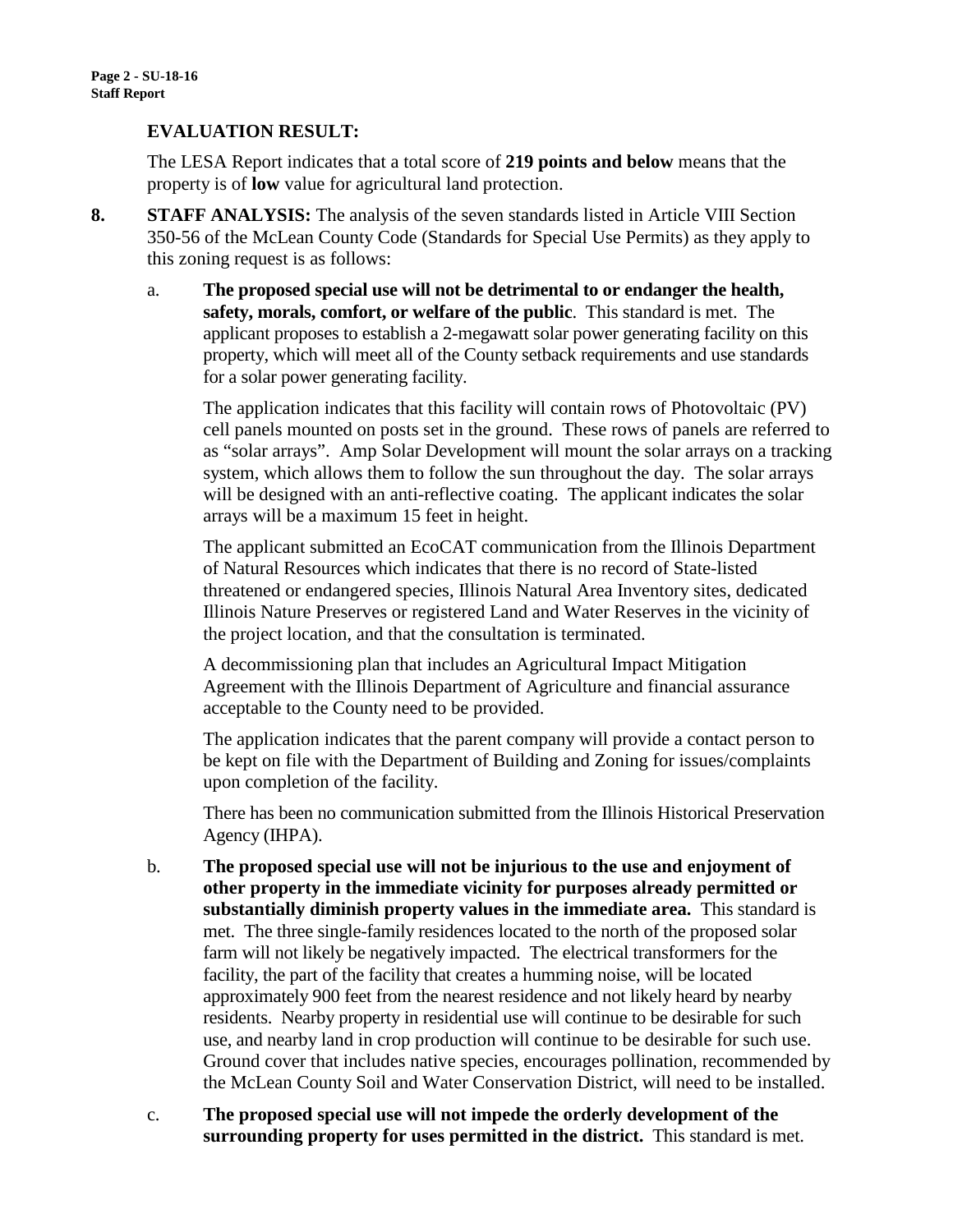Nearby property in residential use will continue to be desirable for such use, and nearby land in crop production will continue to be desirable for such use.

- d. **Adequate utilities, access roads, drainage and/or other necessary facilities have been or will be provided.** This standard is met. The property has approximately 500 feet of frontage on the east side of Hendrix Drive. The Bloomington Township Fire District will provide fire protection for the subject property. Pre-development drainage patterns will be retained as much as possible. The applicant will provide certified plans for storm water detention/retention before a permit is issued for the proposed solar power generating facility. The applicant will need to have all field tile damaged in the construction process repaired by a competent contractor, with experience in such repair, during the life of the solar farm. The applicant will need to obtain a signoff from the County Health Department.
- e. **Adequate measures have been or will be taken to provide ingress and egress so designed as to minimize traffic congestion in the public streets.** This standard is met. It appears that safe site distance can be provided at the proposed entrance. The applicant has been in communication with the Bloomington Township Road Commissioner and will need to obtain an entrance permit from him before a construction permit will be issued for the proposed solar farm.
- f. **The establishment, maintenance and operation of the special use will be in conformance with the intent of the district in which the special use is proposed to be located.** This standard is met. The preamble states "Provide for the location and govern the establishment and operation of land uses which are compatible with agriculture and are such a nature that their location away from residential, commercial and industrial areas is most desirable".
- g. **The proposed special use, in all other respects, conforms to the applicable regulations of the Agriculture District.** This standard is met.
- **9. CONCLUDING OPINION:** Staff recommends that this application meets all of the standards set forth in Article VIII Section 350-56 (Standards for Special Use Permits), provided compliance with the following stipulations:
	- 1) An entrance permit shall be obtained from the Bloomington Township Road Commissioner before a construction permit is issued.
	- 2) A signoff shall be obtained from the County Health Department before a construction permit is issued.
	- 3) The applicant shall provide certified plans for storm water detention/retention before a construction permit is issued.
	- 4) The applicant shall complete consultation with the Illinois Historical Preservation Agency (IHPA) before a construction permit is issued.
	- 5) The applicant shall have all field tile damaged in the construction process repaired by a competent contractor, with experience in such repair, during the life of the solar farm.
	- 6) The solar panels shall be installed with an anti-reflective coating.